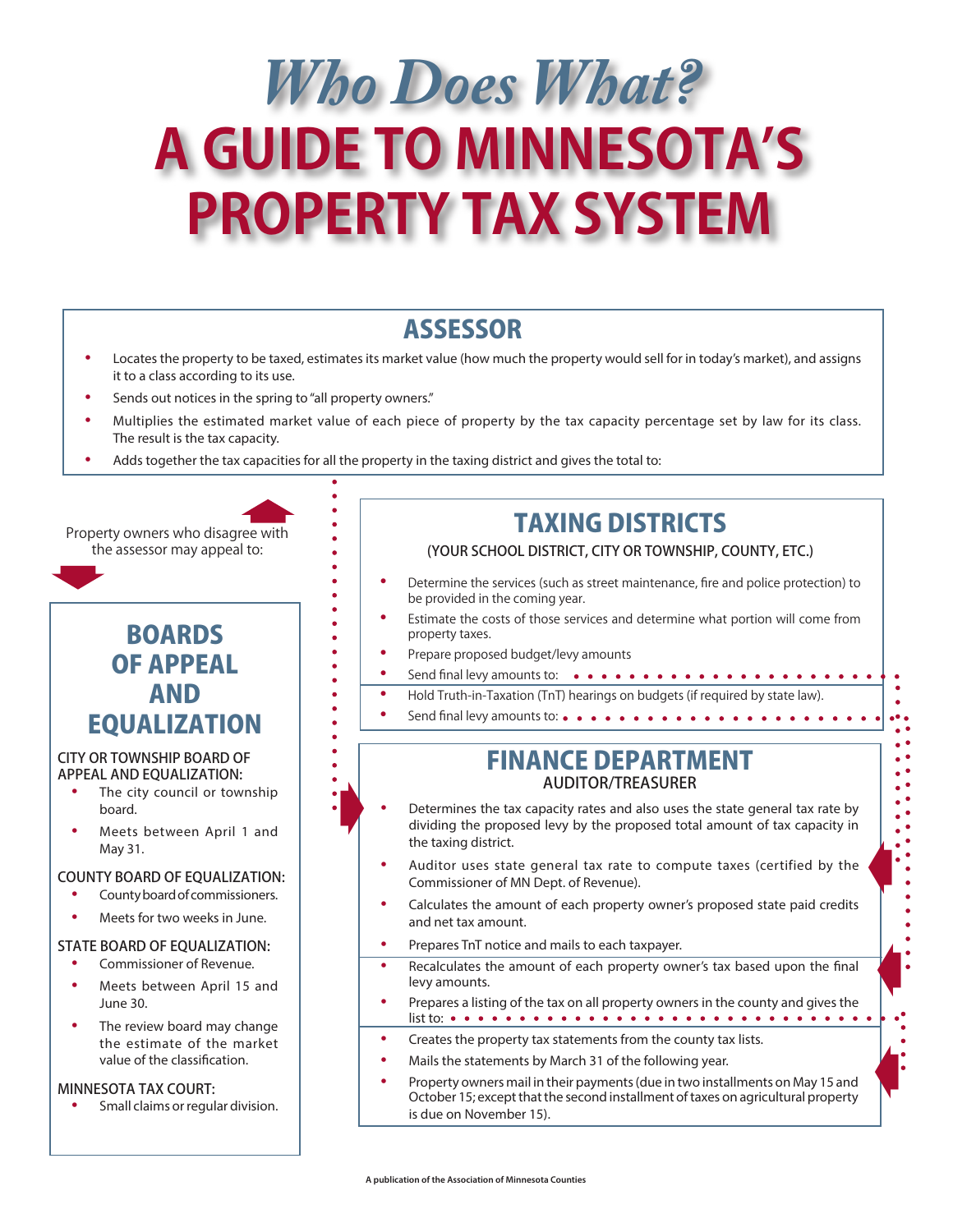

**A publication of the Association of Minnesota Counties**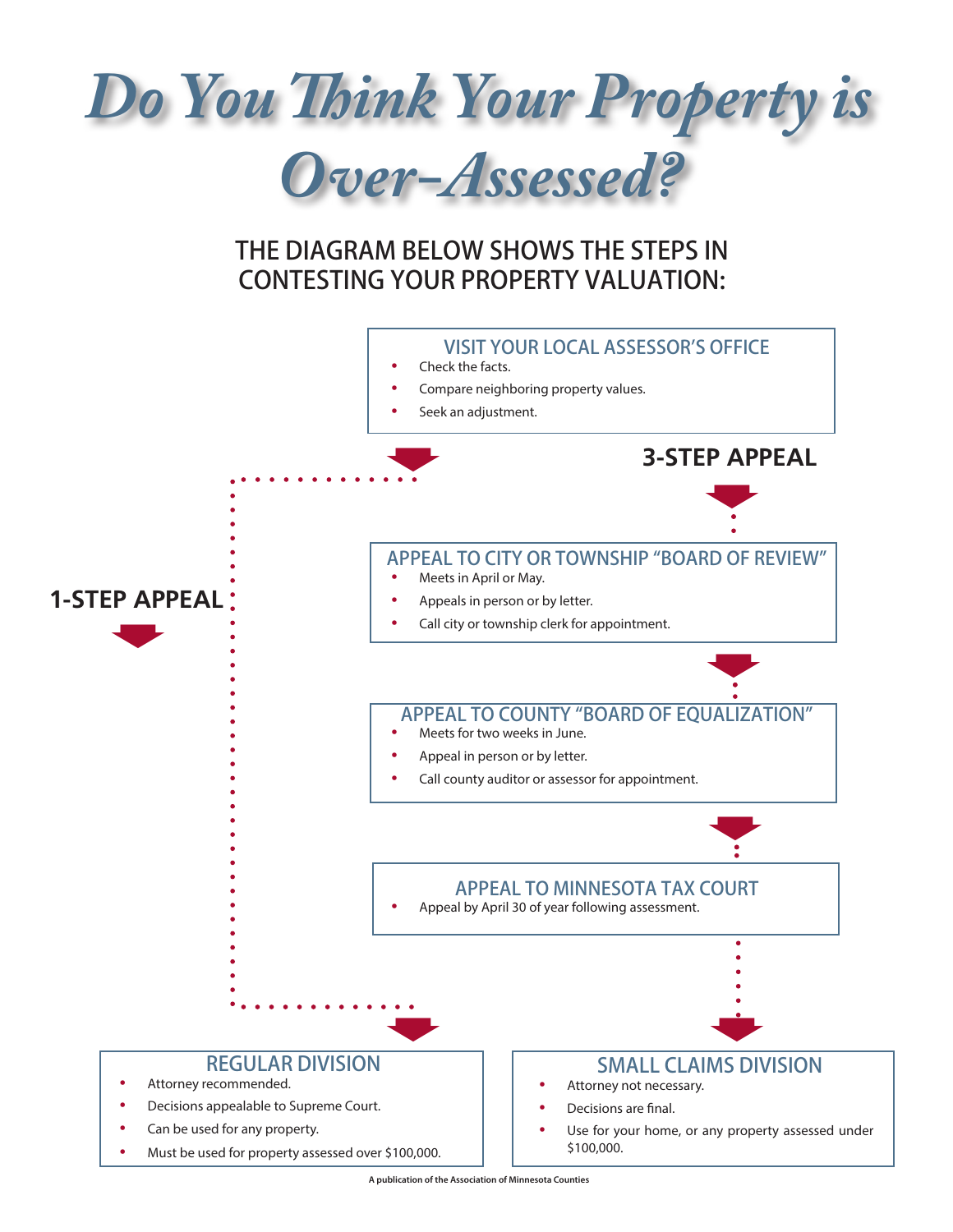## *Property Tax Classification Rates 2014*

| <b>Property Type</b>                             | 2014 Class<br><b>Rate</b> | Tax Code <sup>(a)</sup> |
|--------------------------------------------------|---------------------------|-------------------------|
| Disabled Homestead up to \$50,000 <sup>(b)</sup> | 0.45                      | R                       |
| Residential Homestead <sup>(b)</sup>             |                           |                         |
| Up to \$500,000 <sup>(c)</sup>                   | 1.0%                      | R                       |
| Over \$500,000                                   | 1.25                      | R                       |
| <b>Residential Nonhomestead</b>                  |                           |                         |
| Single unit:                                     |                           |                         |
| Up to \$500,000                                  | 1.0                       | R                       |
| Over \$500,000                                   | 1.25                      | R                       |
| 2-3 unit and vacant land                         | 1.25                      | R                       |
| <b>Apartments (4 or more units)</b>              | 1.25                      | R                       |
| <b>Low-income apartments</b>                     | 0.75                      | R                       |
| <b>Agricultural Homestead</b>                    |                           |                         |
| House, garage, and one acre (HGA)                | (d)                       | (d)                     |
| Other land and buildings:                        |                           |                         |
| Up to \$1,500,000 (e)                            | 0.5                       |                         |
| Over \$1,500,000 (e)                             | 1.0                       |                         |
| <b>Agricultural Nonhomestead</b>                 | 1.0                       |                         |
| <b>Rural Vacant Land Nonhomestead</b>            | 1.0                       |                         |
| <b>Managed Forest Land</b>                       | 0.65                      |                         |
| <b>Commercial-Industrial-Public Utility</b>      |                           |                         |
| Electric generation machinery                    | 2.0                       | R                       |
| Other:                                           |                           |                         |
| Up to \$150,000                                  | 1.5                       | S1, R                   |
| Over \$150,000                                   | 2.0                       | S1, R                   |

(a) Tax Codes: S1=Subject to state general levy (commercial-industrial rate); S2=Subject to state general levy (seasonal-recreational rate); R=Subject to operating referenda (all property is subject to school bond referenda).

- (b) Homesteads of disabled veterans have \$300,000 of market value excluded if the disability is permanent and total (100 percent), or \$150,000 excluded otherwise, provided that the disability is rated 70 percent or higher. Properties receiving a market value exclusion do not qualify for the disabled homestead classification rate.
- (c) A portion of each homestead's value is excluded before determining the home's net tax capacity. The exclusion is 40 percent of the home's value to a maximum exclusion of \$30,400 for a home valued at \$76,000. The exclusion amount is reduced by 9 percent of the home value in excess of \$76,000. There is no exclusion for homes valued at \$413,800 or above.
- (d) Same as residential homestead.
- (e) The first-tier valuation limit for agricultural homestead property is annually adjusted by the Commissioner of Revenue. It was set to \$1,140,000 for taxes payable in 2011, and then indexed to the change in the statewide average taxable market value per acre of deeded farmland.
- (f) Nonprofit service organizations that generate revenue qualify for this classification by making charitable donations at least equal to the previous year's property taxes and making the facility available for public meetings at no charge.
- (g) The phase-out rate reduces the credit, but will not reduce it below \$230.

*December 2013*

| <b>Property Type</b>                            | 2014 Class<br><b>Rate</b> | <b>Tax Code</b><br>(a) |
|-------------------------------------------------|---------------------------|------------------------|
| <b>Seasonal-Recreational (Cabins)</b>           |                           |                        |
| Up to \$500,000                                 | 1.0                       | S <sub>2</sub>         |
| Over \$500,000                                  | 1.25                      | S <sub>2</sub>         |
| <b>Homestead resorts</b>                        |                           |                        |
| Owner's residence                               | (d)                       | (d)                    |
| Other land and buildings:                       |                           |                        |
| Up to \$600,000                                 | 0.5                       | R                      |
| \$600,000 - \$2,300,000                         | 1.0                       | R                      |
| Over \$2,300,000                                | 1.25                      | S2, R                  |
| <b>Nonhomestead resorts:</b>                    |                           |                        |
| Up to \$500,000                                 | 1.0                       | S2, R                  |
| Over \$500,000                                  | 1.25                      | S2, R                  |
| <b>Miscellaneous Properties</b>                 |                           |                        |
| Homestead bed and breakfasts (first 5 units)    | 1.25                      | R                      |
| Golf courses (open to the public)               | 1.25                      | R                      |
| Nonprofit service organizations (nonrevenue)    | 1.5                       | R                      |
| Nonprofit service organizations (donations) (e) | 1.5                       | S2, R                  |
| Fraternity/sorority houses                      | 1.0                       |                        |
| Manufactured home park land (>50% owner-        | 0.75                      | R                      |
| occupied)                                       |                           |                        |
| Manufactured home park land (<50% owner-        | 1.0                       | R                      |
| occupied)                                       |                           |                        |
| Metro indoor rec. facilities                    | 1.25                      | R                      |
| Noncommercial aircraft hangars                  | 1.5                       | R                      |
| Seasonal restaurants on lake                    | 1.25                      | R                      |
| Market Value Agricultural Credit (f)            |                           |                        |
| Rate                                            | 0.3%                      |                        |
| Maximum                                         | \$345                     |                        |
| Phase-out rate                                  | 0.05%                     |                        |

## More detailed information on Property Taxes can be found on the Minnesota House of Representatives Research Department web site at:

http://www.house.leg.state.mn.us/hrd/topics.asp?topic=21